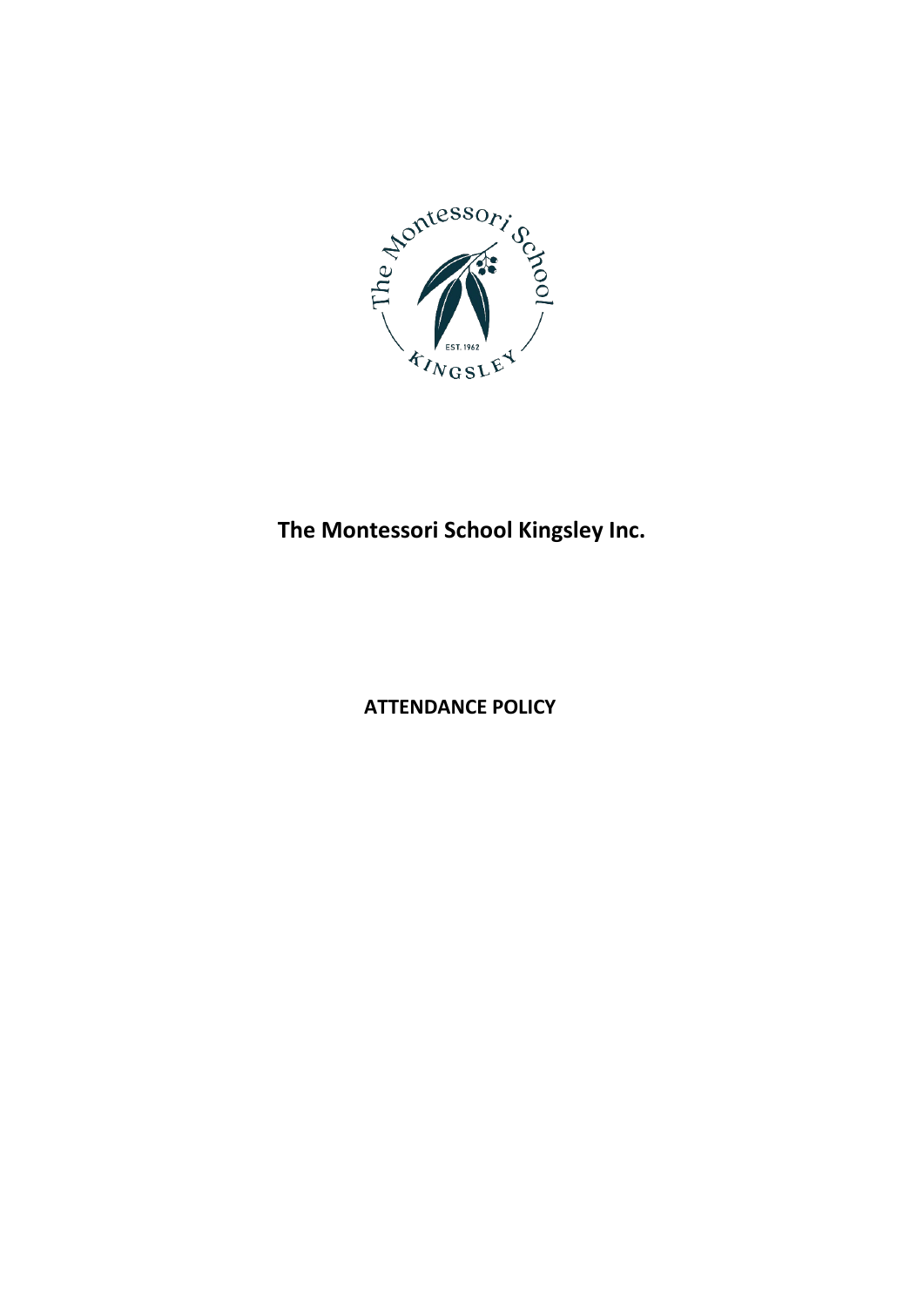# **Version Management**

| <b>Version</b> | Date<br><b>Published/Reviewed</b> | <b>Changes</b>                              | <b>Author</b> | <b>Date Ratified</b><br>by School<br>Council |
|----------------|-----------------------------------|---------------------------------------------|---------------|----------------------------------------------|
|                | 2018                              | Formerly part of<br><b>Enrolment Policy</b> | Principal     | September<br>2019                            |
|                |                                   |                                             |               |                                              |
|                |                                   |                                             |               |                                              |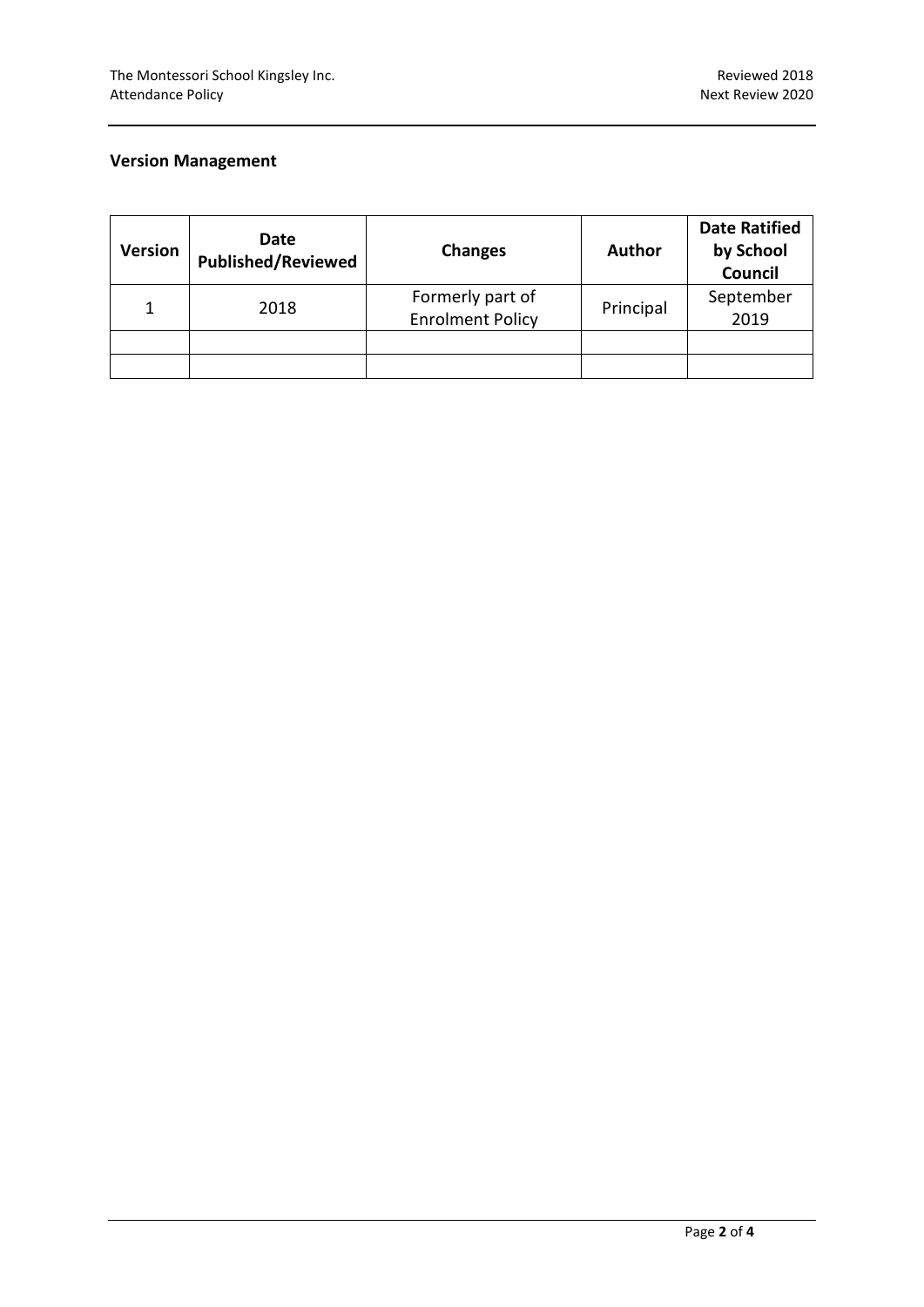The Montessori School promotes regular and punctual attendance to optimise educational opportunities for all students. The School Education Act 1999 requires all enrolled student to attend school or participate in an educational program of the school. The Montessori School verifies student attendance once in the morning and once in the afternoon.

### **Purpose:**

To ensure that all students enrolled at The Montessori School attend school every day the school is open for instruction. To provide clarity on how to record student attendance accurately and in a timely manner, to track absences and late arrivals and to identify when interventions and support is required to promote consistent attendance.

#### **Attendance Policy:**

- 1. Parents are requested to ensure that students arrive at school 10 minutes before the formal start of the school day at 8.40am. Punctuality is regarded as a daily exercise in good manners.
- 2. The school will monitor the daily attendance, absences and lateness of students by maintaining a daily register for each class of students. Where unsatisfactory class or school attendance is identified the attendance issue and any action taken will be recorded as appropriate on the student file.
- 3. Unexplained absences and lateness from classes or school will be followed up in an appropriate manner, with the student and/or their parent or guardian.
- 4. The school will notify parent or guardian in cases of poor attendance and persistent lateness. The school will work with families, where the necessity arises, to address attendance issues and support students to attend school.
- 5. Students with ongoing unexplained absences or persistent lateness will be regarded as truant. Advice/assistance may be sought from the West Coast District Education Office.
- 6. Where a student discontinues attending school and a notice of transfer or a letter of withdrawal from parent/s is not received, the school will take all reasonable steps to locate the student and restore attendance.
- 7. Where a student cannot be located, their parents cannot be contacted and the school has not received notice of transfer from another school, the student should be reported as missing, as required by Student Tracking System.
- 8. The Principal can require a student not to attend school for health reasons.
- 9. School attendance is compulsory for enrolled children during school hours.